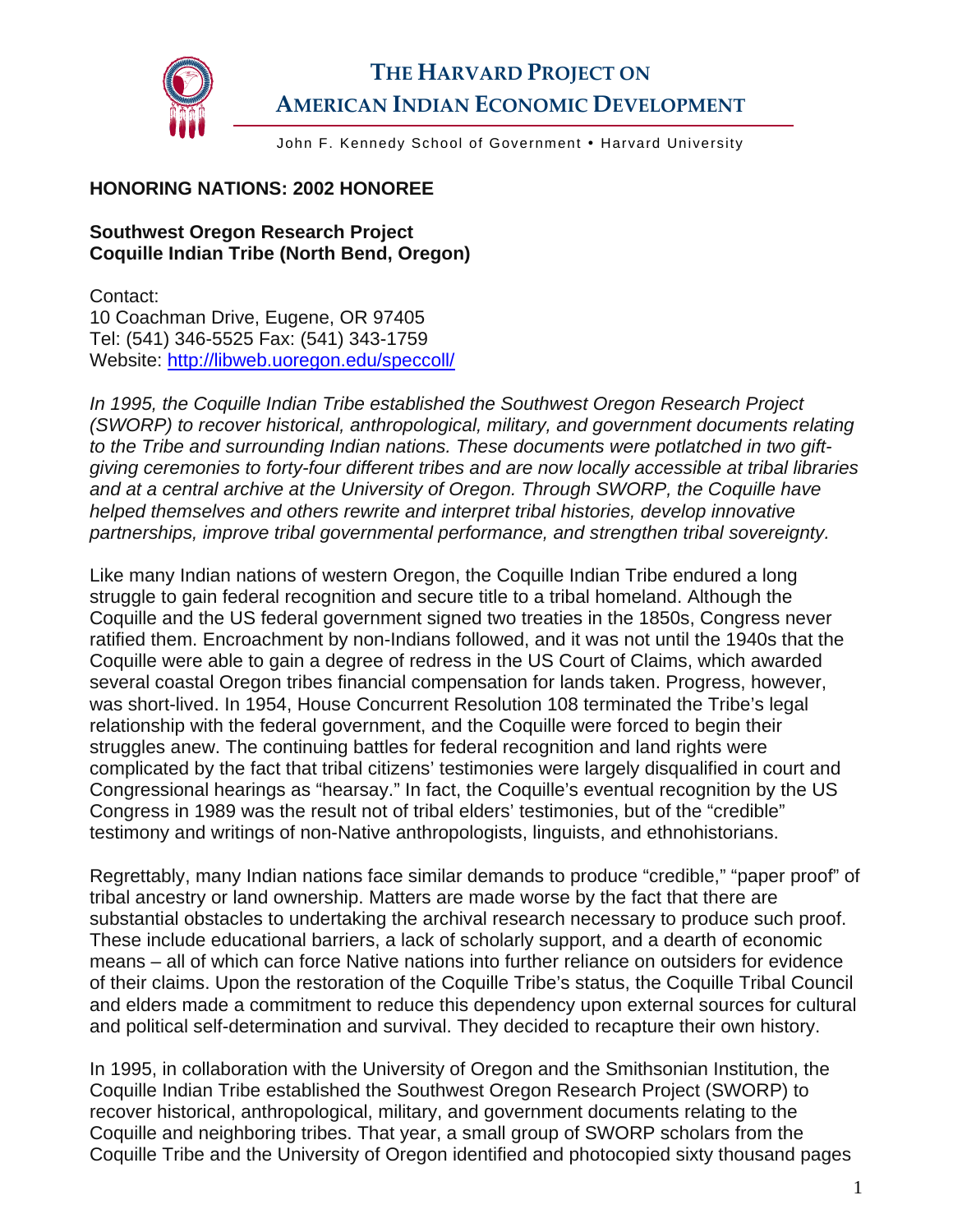of relevant materials from the Smithsonian Institution's National Anthropological Archives and the National Archives in Washington, DC. This collection contained important information about the cultures, languages, and histories of western Oregon and northern California tribes during the early settlement period of the Oregon Territory. In the summer of 1998, a second team of SWORP scholars—including members of the Coquille, Grand Ronde, Siletz, and Coos Tribes—returned to the Archives and recovered an additional fifty thousand pages of materials, including allotment records, treaties, and military documents.

Recognizing that these archival materials belonged in the hands of people who could use them, SWORP launched a dissemination effort. To ensure the broad availability of its research to Native communities in the region, SWORP worked with the University of Oregon to house the archives in the University's Special Collections. In the spring of 1997, SWORP held a potlatch (a traditional gift-giving ceremony) to distribute copies of its collection to seven tribal libraries. SWORP distributed archival materials to a total of forty-four tribes at a second potlatch in 2001, an event in which over four hundred guests participated. Each gifting of the archived materials forwards SWORP's goal of making "paper proof" of tribal histories and cultures readily available to Indian nations.

SWORP's collection and distribution efforts continue. For example, SWORP scholars are currently targeting other archival collections, including those found at the Peabody Museum of Archaeology and Ethnology at Harvard University, the Bancroft Library at the University of California at Berkeley, the Hudson Bay Archives in Winnipeg, Canada, and Russia's Museum of Ethnology in St. Petersburg, which might hold resources that complement the existing collection. With regard to distribution, the Coquille Tribe has made the existing collection more accessible through the production of a creative multi-indexed inventory, which crossreferences the vast collection by geographic places, dates, tribal and cultural affiliations, document titles, document types, author names, and brief subject descriptions. Using the inventory, researchers can locate specific SWORP holdings with greater ease.

At first glance, SWORP might be viewed as a purely academic endeavor. In reality, however, SWORP is a dynamic, multi-faceted project that has generated a diverse array of academic, community, and governmental benefits. A professor of anthropology at the University of Oregon has called SWORP a project of "cultural repatriation mandated by common sense." Indeed, several significant Project successes demonstrate the Coquille Tribe's wisdom in initiating such an endeavor.

By developing the SWORP collections, the Coquille Tribe has enhanced its own ability, as well as that of other Indian nations, to define and defend tribal culture and history. The vast array of SWORP documents has encouraged scholars to revisit, from an indigenous perspective, histories and ethnographies that have delimited Indian cultures. As a result, they have produced more historically accurate and culturally conscious educational curricula and research projects. In fact, since 1995, the SWORP archive has been a primary resource for eight Ph.D. dissertations and six Masters theses in anthropology, linguistics, history, and musicology. Native American graduate students produced seven of these works. Interest in the SWORP archives also is inspiring a new—and growing—group of Native scholars. In 1995, there was only one Indian graduate student in the University of Oregon's Department of Anthropology, while today there are five, with a total of eight since SWORP's initiation. These scholars are in a position to help refocus the field of anthropology, which has an unfortunate history of emphasizing the racial and cultural inferiority of indigenous peoples. In addition to encouraging individual scholars, the SWORP collection has inspired an annual Culture Preservation Conference as well as a journal, Changing Landscapes. The SWORP potlatches have resulted in a documentary film, A Gift of History: The Potlatch Returns, and a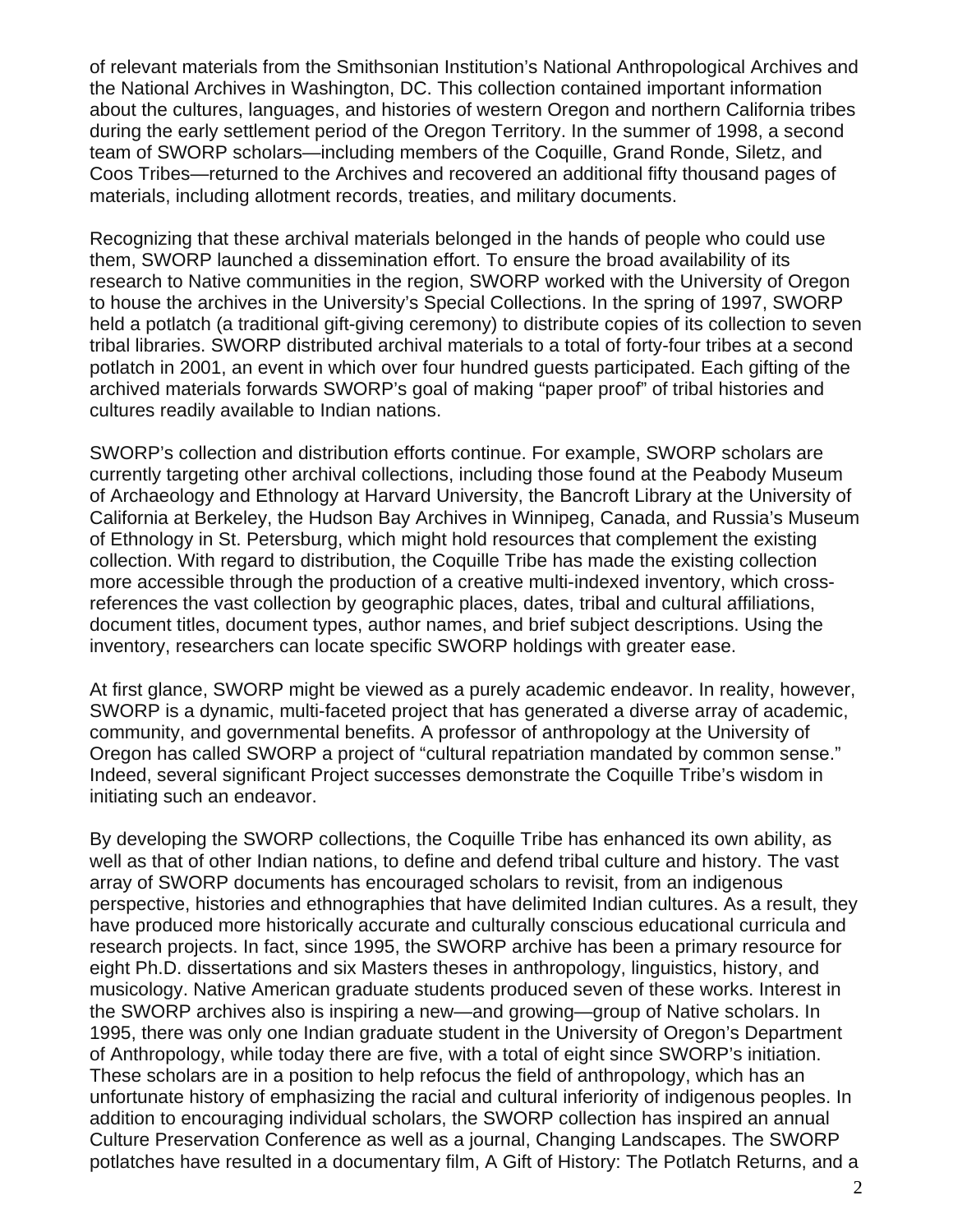second film is now in production. SWORP reclaims and reincorporates intellectual property that indisputably belongs in the region, empowering the Coquille and other tribes to reevaluate and defend against the portrayals of Indian cultures that have influenced their identities and sovereignty.

In order to give the Coquille and other tribes in the region control over their histories and cultural representation, SWORP's leadership forged fruitful partnerships with other organizations and institutions. The Smithsonian Institution, whose archives are open and freely accessible to the public, sponsored SWORP's first trip to Washington, DC, to retrieve archival documents and continues to serve as a resource to SWORP staff. The University of Oregon houses the SWORP archive, provides a pool of graduate students who maintain and expand the archive, and has hosted the SWORP potlatches. As a result of these partnerships, SWORP has spent a total of \$177,000 (or little more than \$1.60 per page of archived material) over its seven-year existence. These partnerships help ensure SWORP's sustainability and have spawned a string of related innovations, supporting projects, and achievements. For instance, SWORP was the impetus for the University of Oregon to build a longhouse on campus and to extend in-state tuition to student applicants from any tribe with historical ties to the State of Oregon. In its 125th anniversary celebration, the University heralded SWORP as one of its top 125 achievements. SWORP also has led to the creation of a collaborative curriculum development project wherein the Tribe, the University, and the Smithsonian are working together to produce, distribute, and implement "tribe specific" Native American curricula in Oregon public schools.

Gifting the SWORP materials through potlatches has allowed the Coquille Tribe to establish similarly productive relationships with surrounding Indian nations. The significance of these potlatches is tremendous: Not only have they reunited for the first time tribes that were widely dispersed during the 1850s era of removal, but they also have rekindled an ancient tradition. In addition to these cultural and political benefits, the practice of gifting has practical benefits. SWORP archives, provided by the Coquille to their tribal neighbors at Coos Bay, serve as the foundation for the emerging Coos Bay tribal library and have generated goodwill among these two Indian nations. Several tribes are using SWORP documents in their efforts to gain federal recognition; for example, the Coquille recently gave the Chinook Tribe twelve maps that document its ancestral homelands. At the same time, the gifts are beginning to be reflected back to the Coquille. SWORP directors recently received a completely digitized version of the SWORP archives from the Smith River Rancheria (California), which worked in conjunction with the Center for Indian Community Development at Humboldt State University to make the archives electronically accessible. The Smith River Rancheria's gift also included digital copies of its own archival documents, many of which complement the SWORP collections.

In addition to these successes, SWORP plays a critical role in improving the Coquille Tribe's governmental performance and enhancing the Tribe's presence and influence in the region. Using maps from the SWORP collection, Coquille tribal employees have developed a mapping system that enables tribal departments to protect archaeological and cultural sites while making development decisions. Specifically, they are now able to determine—at a moment's notice—whether sites in question are sacred or of historical significance. Additionally, in cooperation with the Coos County Planning Commission, the Coquille Tribe's cultural resource managers have added 141 new sites to the county's inventories—sites previously not protected by the Oregon State Historical Preservation Office—and helped the county devise a buffering system that protects the confidential location of these sites. Not only does SWORP allow the Tribe to make more informed development and conservation decisions, but it also allows the Tribe to assign appropriate place names. The "Osprey Weir